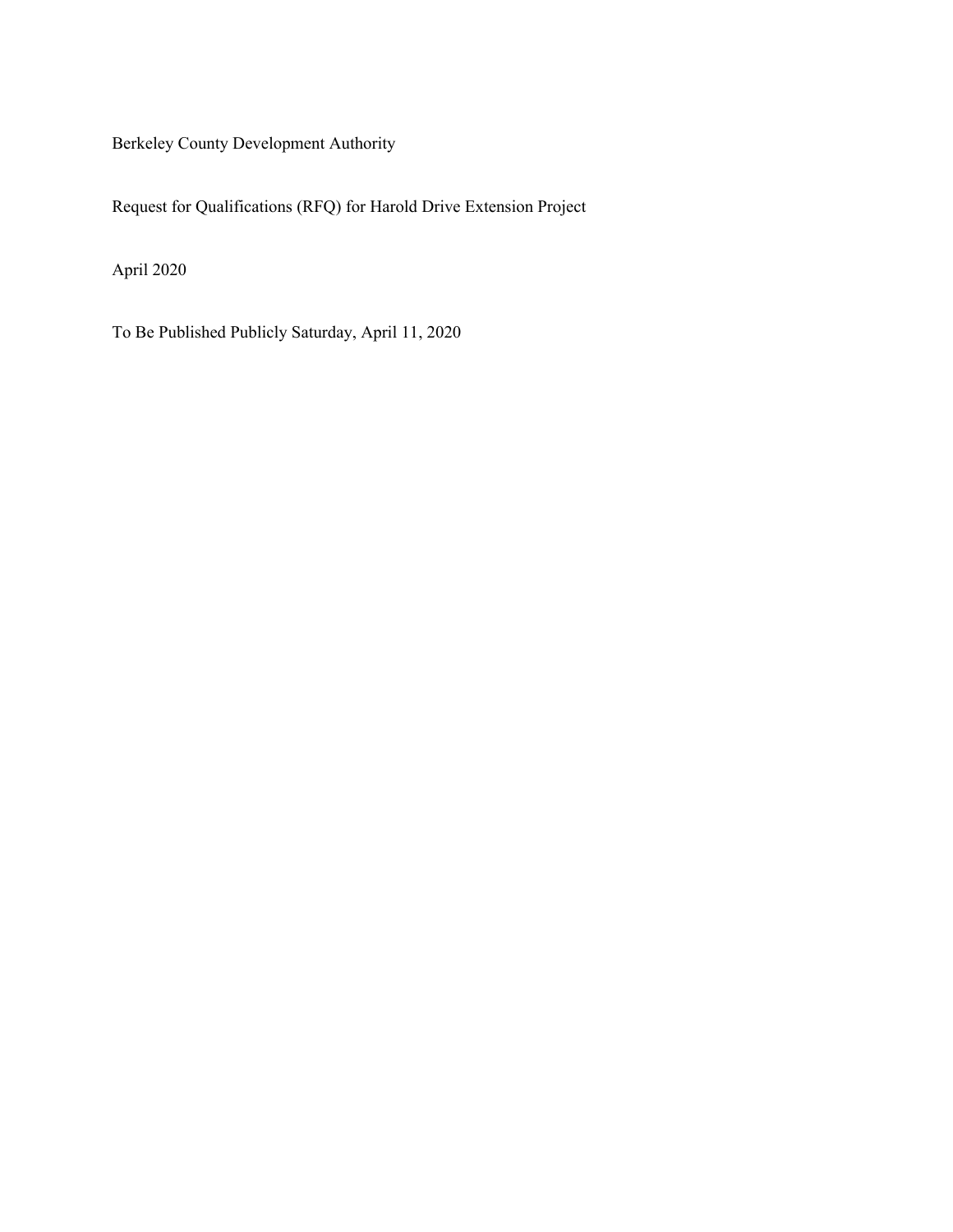#### Request for Professional Engineering Services

The Berkeley County Development Authority is accepting Statement of Qualifications from qualified professional engineering consulting firms detailing the firm's qualifications, technical expertise, management and staffing capabilities, references, and related prior experience for The Harold Drive Extension Project. This project will create an access road, with related infrastructure improvements, to account for future industrial and large commercial development to run parallel along the west side of Interstate 81 between Exits 8 and 12 in Berkeley County, WV. The existing Harold Drive (Rte. 18/3) stretches for approximately two miles before terminating, roadway is to be widened and extended an additional ¾ of a mile to connect to the rear of the Commons Shopping Plaza. **The total cost of such project is anticipated to cost \$250,000 or more.** Professional services may include, but are not limited to: Preliminary estimates, design and environmental impact analysis utilizing WV Division of Highways Design Directive DD-205, identification of alternatives, identification of funding resources, economic impact analysis of the project for final identification of the most cost effective completion of construction that provides the highest return on the investment and all other future phases of the project.

Procurement of said services will be in accordance with Chapter 5G-1-3 of the WV Code. Interested firms must submit all requested information to Sandy Hamilton via email at [shamilton@developmentauthority.com](mailto:shamilton@developmentauthority.com) no later than Monday, May 11, 2020 at 5:00 p.m. EST

Attention is directed to the fact that the proposed project may be undertaken with a variety of Federal and State funds, such as the Economic Development Administration's Economic Adjustment Assistance Program and that all work will be performed in accordance with the regulations issued by such agencies and the State of West Virginia pertaining thereto.

The selected firm will be required to comply with Title IV of the Civil Rights Act of 1964, Executive Order 11246, Section 109 of the Housing and Urban Development Act of 1974, Section 3 of the Housing and Urban Development Act of 1968, Conflict of Interest Statement and Access to Records provisions and all other requirements as they relate to HUD-funded projects.

The Berkeley County Development Authority shall evaluate the statements of qualifications and performance data and other material submitted by interested firms and select a minimum of three firms which, in their opinion, are best qualified to perform the desired services. Interviews with each firm selected shall be conducted, which may include discussions regarding anticipated concepts and proposed methods of approach. The Berkeley County Development Authority shall rank, in order of preference, these three professional firms deemed to be the most highly qualified to provide the services required, and shall commence scope of services and price negotiations with the highest qualified professional firm for engineering services.

Should the Berkeley County Development Authority be unable to negotiate a satisfactory contract with the professional firm considered to be the most qualified, at a fee determined to be fair and reasonable, price negotiations with the firm of second choice shall commence. Failing accord with the second most qualified professional firm, the committee shall undertake price negotiations with the third most qualified professional firm. Should the Berkeley County Development Authority be unable to negotiate a satisfactory contract with any of selected professional firms, it shall select additional professional firms in order of their competence and qualifications and it shall continue negotiations in accordance with these procedures until an agreement is reached.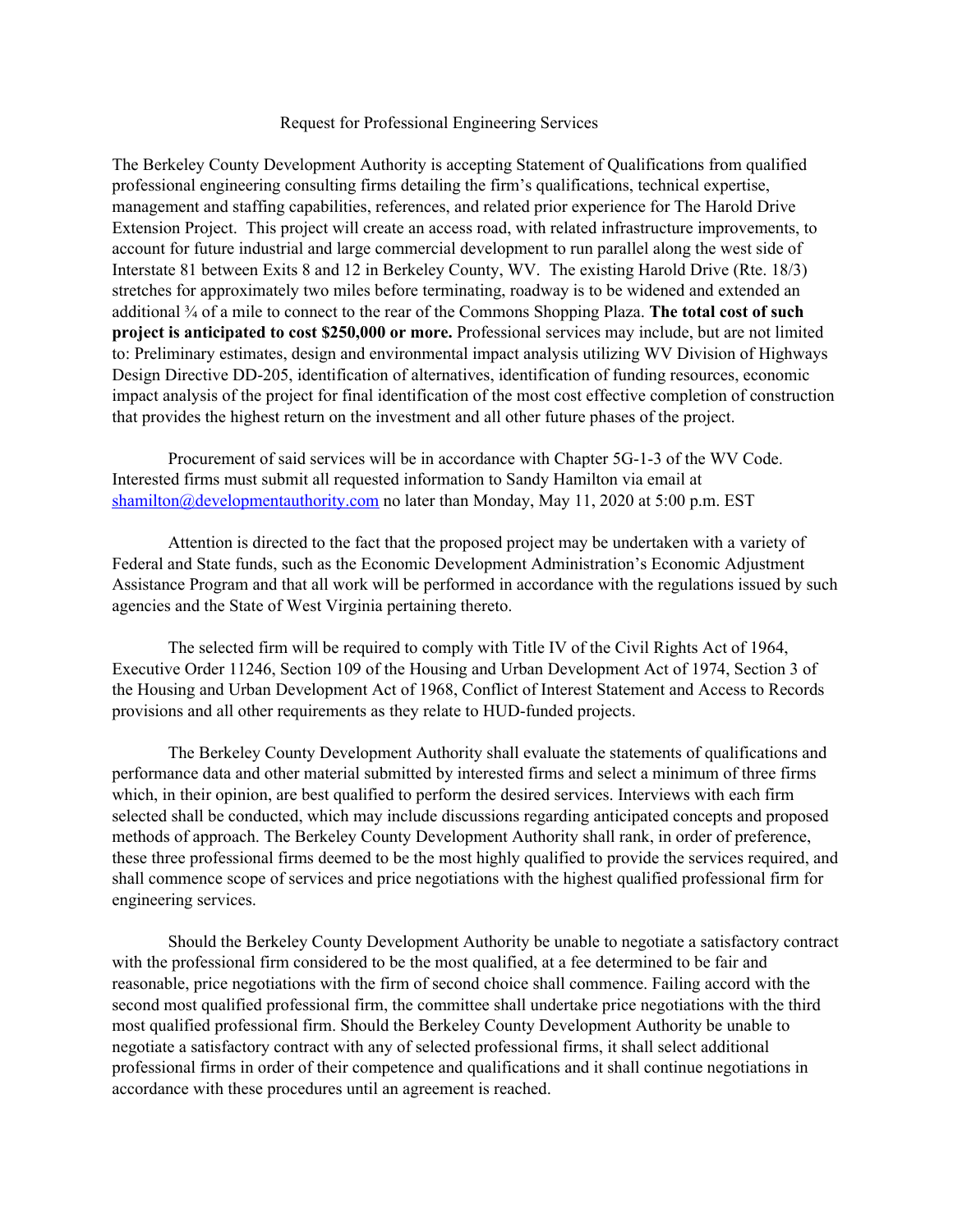The Berkeley County Development Authority will afford full opportunity to women-owned and minority business enterprises to submit a show of interest in response to this request and will not discriminate against any interested firm or individual on the grounds of race, creed, color, sex, age, handicap, or national origin in the award of this contract. **INTRODUCTION:**

The Berkeley County Development Authority (BCDA) is inviting qualified firms to submit a Statement of Qualifications for engineering and design services for the Harold Drive Extension Project.

# **BACKGROUND**:

The BCDA's mission is to promote sustainable industrial and economic development and increased employment and tax base through the cooperative sharing of resources within the community.

# **SCOPE OF REQUIRED SERVICES:**

Qualified firms may submit qualifications to provide engineering design services for the referenced project. These services will include but are not limited to:

- Preliminary estimates, design and environmental impact analysis utilizing WV Division of Highways Design Directive DD-205; and
- Alternatives: and
- Identification of funding resources; and
- Economic impact analysis of the project for final identification of the most cost effective completion of construction that provides the highest return on the investment
- All future phases of project

This project includes the preliminary design and engineering of an access road and related infrastructure improvements to run parallel along the west side of Interstate 81 between Exits 8 and 12 in Berkeley County, WV. The existing roadway, known as Harold Drive (Rte. 18/3) stretches for approximately two miles before terminating  $\frac{3}{4}$  of a mile from the rear of The Commons Shopping Plaza. The existing portion of the roadway would be widened from its existing 30', while the new portion of roadway would be designed to account for future industrial and large commercial development. Exact widths of the necessary rights-of-way will be determined through the engineering design. The new portion of the roadway, the Harold Drive Extension, would connect into the rear of The Commons at its north end. Additionally, the Harold Drive Extension would include a roundabout which would serve as a future connector that would meet the rear of the Blue Ridge and Technical College property and, consequently, Apple Harvest Drive (Rte. 45) to the west of The Commons.

# **STATEMENT OF QUALIFICATIONS:**

At a minimum, your Statement of Qualifications shall include the following information: Failure to discuss each item may deem the submittal non-responsive and may result in non-consideration of respondent's services.

Firm Information

• Name, address, and telephone number of firm and parent company, if any, from which the project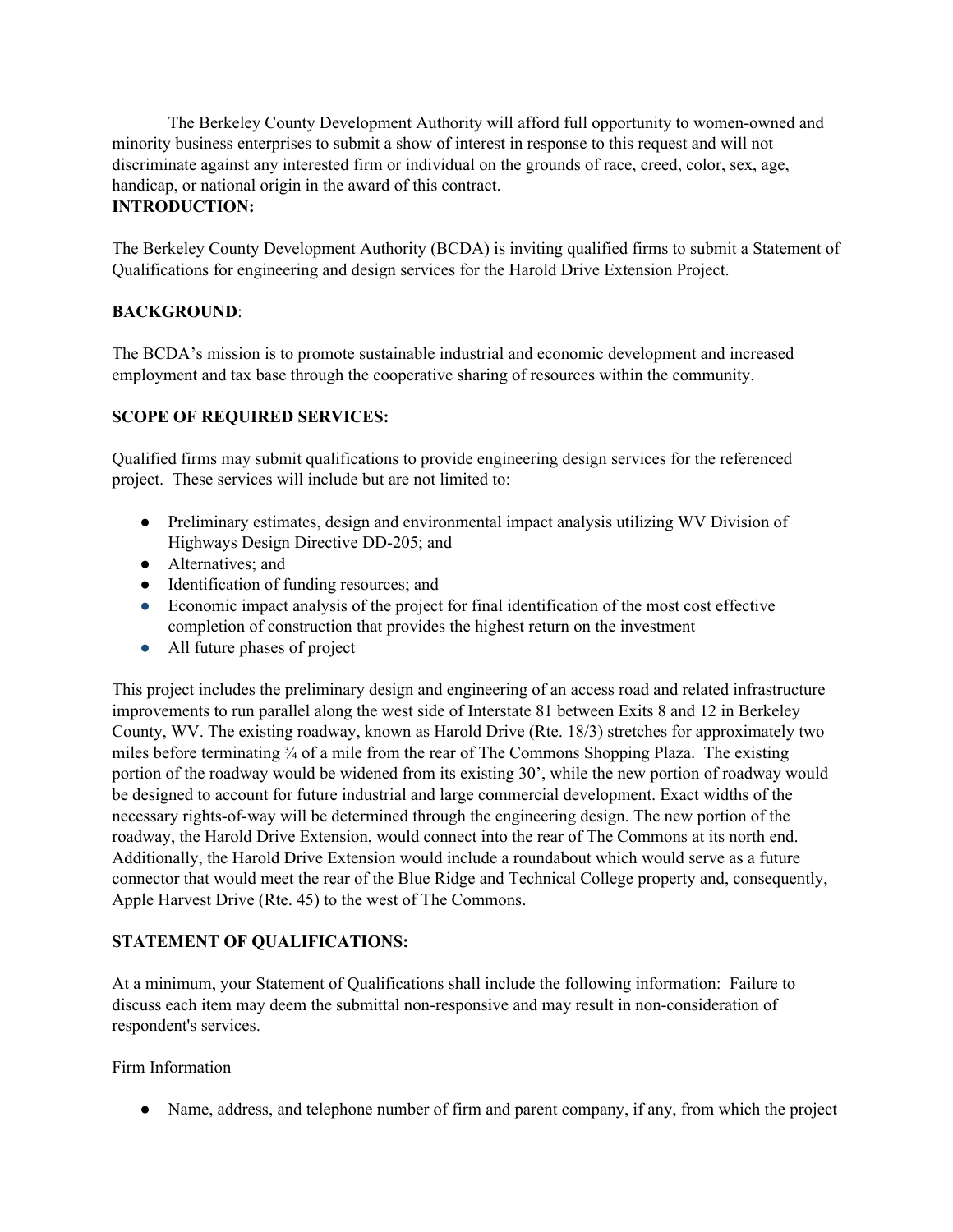will be managed

- Nature of firm and parent company, if any
- All applicable West Virginia professional licenses and certifications

#### Firm Capabilities

- Describe the size of your firm as related to professional staff.
- Principals and background
- Submit the names, titles, and resumes of the "principal" staff member(s) who will be responsible for the service during the performance of the contract.
- Describe in depth the management team available to the "principal" staff member(s). Include an organizational chart of manpower, titles, qualifications, roles in contract performance, and availability for telephone consultations and on-site meetings.
- Provide a list of up to five (5) relevant projects firm has successfully completed over the last ten years, including project references for each specified project which includes business name, contact person, address, email, and phone number.
- Conclusions
- Remarks and/or supplemental information pertinent to this request

#### **INSURANCE REQUIREMENTS:**

Professional Liability - The service provider must show evidence of professional liability insurance coverage in the amount of one million (\$1,000,000) dollars, with a minimum coverage of one million (\$1,000,000) dollars per occurrence and one million (\$1,000,000) dollars aggregate and must include coverage for errors, omissions and negligent acts, prior to execution of a contract.

### **CONSULTANT SELECTION PROCESS:**

The BCDA will be using the process as required in West Virginia State Code 5G. It is BCDA's intent to open, review and rank each firm's Statement of Qualifications to determine a firm's qualifications, experience and technical approach to the services requested. The Selection Committee will evaluate responses to this request and select the firms judged to be most qualified for an oral presentation. BCDA shall not be liable for any costs in regard to preparation of your proposal.

Selection criteria to be used by the Committee are:

- Responsiveness to the scope of work and these instructions;
- Past performance of the firm including timely completion of services, compliance with scope of work performed within budgetary constraints, and user satisfaction;
- Specialized experience and technical competence in performing relevant services in the past ten (10) years, including qualifications of staff members who will be involved in these services;
- Composition of the principals and staff assigned to provide these services, particularly the proposed manager and immediate staff, and their qualifications and experience with services such as that being proposed;